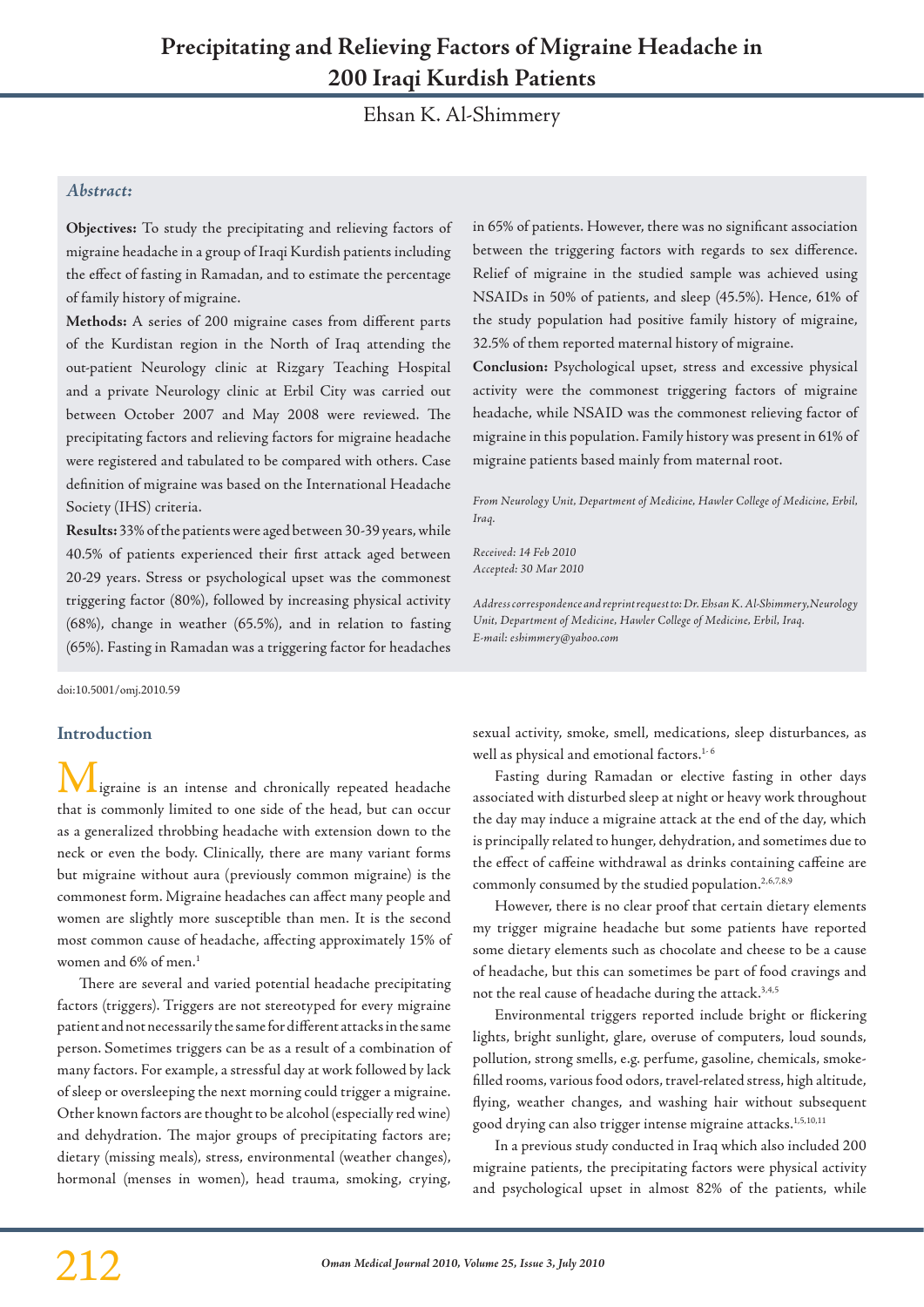specific foods and drinks were the precipitating factors in 19% of the patients, menses in 73% of female patients. While sleep was a relieving factor in 93.5%, and they also found that pregnancy relieved migraine headache in 36 female patients.<sup>12</sup>

Climacteric factors (final menstrual period) such as menstruation, ovulation, oral contraceptives, hormone replacement therapy (HRT), and menopause can all trigger migraine attacks in women. $<sup>1</sup>$ </sup>

Patients with migraine tended to perform few maneuvers to relieve the headache which include pressing and applying cold stimuli to the painful site, going to sleep, changing posture, sitting or reclining in bed (using more pillows than usual to lay down), isolating themselves, using symptomatic medication, inducing vomiting, changing diet and becoming immobile during the attacks.13

This study discusses some of the triggering factors of migraine headache and their percentage in 200 Iraqi Kurdish patients including physical activity, psychological upset, menses, specific food and or drinks, changes in weather, lights, contraceptive pills and pregnancy, smells such as smoke or odors particularly perfumes and gasoline, and this study also intends to determine the effect of Ramadan fasting on migraines. This study also focuses on the most common medical and nonmedical relieving factors for migraine headache in the studied population, in addition to the estimation of the percentage of family history in Kurdish population.

### **Methods**

A review of 200 migraine cases triggered from various factors and relieving factor of migraine was performed in this study. Patients who regularly attend the outpatient's neurology clinic at Rizgary Teaching Hospital and the neurology private clinic visitors in Erbil city, Kurdistan Region, Iraq between October 2007 and May 2008 comprised the study population. The case definition of migraine was based according to the criteria of the HIS.14

The inclusion criteria included patients who fulfilled the above mentioned definition of migraine, aged between 12 to 70 years and are Muslims, in order to also study the effect of fasting.

An interview was carried out by the researcher using a designated questionnaire which included general information about the patient and enquired about specific triggering and relieving factors of migraine, including the effect of fasting in Ramadan and family history of migraine. Patients were included in this study only once free verbal informed consent was given. The research committee at the College of Medicine/ Hawler University approved the study protocol.

Patients were excluded from the study if they had: (a) headaches

thought to be related to trauma or injuries; (b) complicated neurological problems, i.e. underlying brain or systemic illness related to their headaches; (c) recent onset of headaches, i.e. less than one month prior to the study.

Patients were stratified by migraine type, age, and duration of illness. The data was entered into a computer using the Microsoft Excel (2003) computer program, and the results expressed by tables showing the percentages of each of the above mentioned factors. The Chi square test of association was used to compare between the males and female proportions. While the Fisher exact test was used (instead of Chi square) when the expected count of the 2X2 table was less than 5. A  $p$  value of  $\leq 0.05$  was considered statistically significant.

### **Results**

Table 1 shows the demographic distribution of the studied sample at presentation, 33% of the patients were aged between 30-39 years, while 30% were aged between 20-29 years.

**Table 1:** Age groups and Sex distribution of the studied sample

|                     |          | <b>Sex</b> | Total  |      |
|---------------------|----------|------------|--------|------|
| Age group           | Male     | Female     | Number | $\%$ |
| $10 \text{ to } 19$ | 7        | 16         | 23     | 11.5 |
| 20-29               | 20       | 40         | 60     | 30   |
| 30-39               | 10       | 56         | 66     | 33   |
| 40-49               | 8        | 26         | 34     | 17   |
| 50-59               | 1        | 15         | 16     | 8    |
| 60-69               | $\Omega$ |            |        | 0.5  |

Table 2 shows the age at onset of migraine headache in the studied population. The results show that 40.5% of the patients experienced their first attack aged between 20-29 years, while 26.5% of patients had their first symptoms of migraine during adolescence (10-19 years), and 20% of patients had their migraine aged between 30-39 years.

**Table 2:** Age at onset of migraine headache

| Age at Onset (yrs) | Number   | $\%$     |
|--------------------|----------|----------|
| >9 years           | 3        | 1.5      |
| 10 to 19           | 53       | 26.5     |
| 20-29              | 81       | 40.5     |
| 30-39              | 40       | 20       |
| 40-49              | 20       | 10       |
| 50-59              | 2        | 1        |
| 60-69              | $\Omega$ | $\theta$ |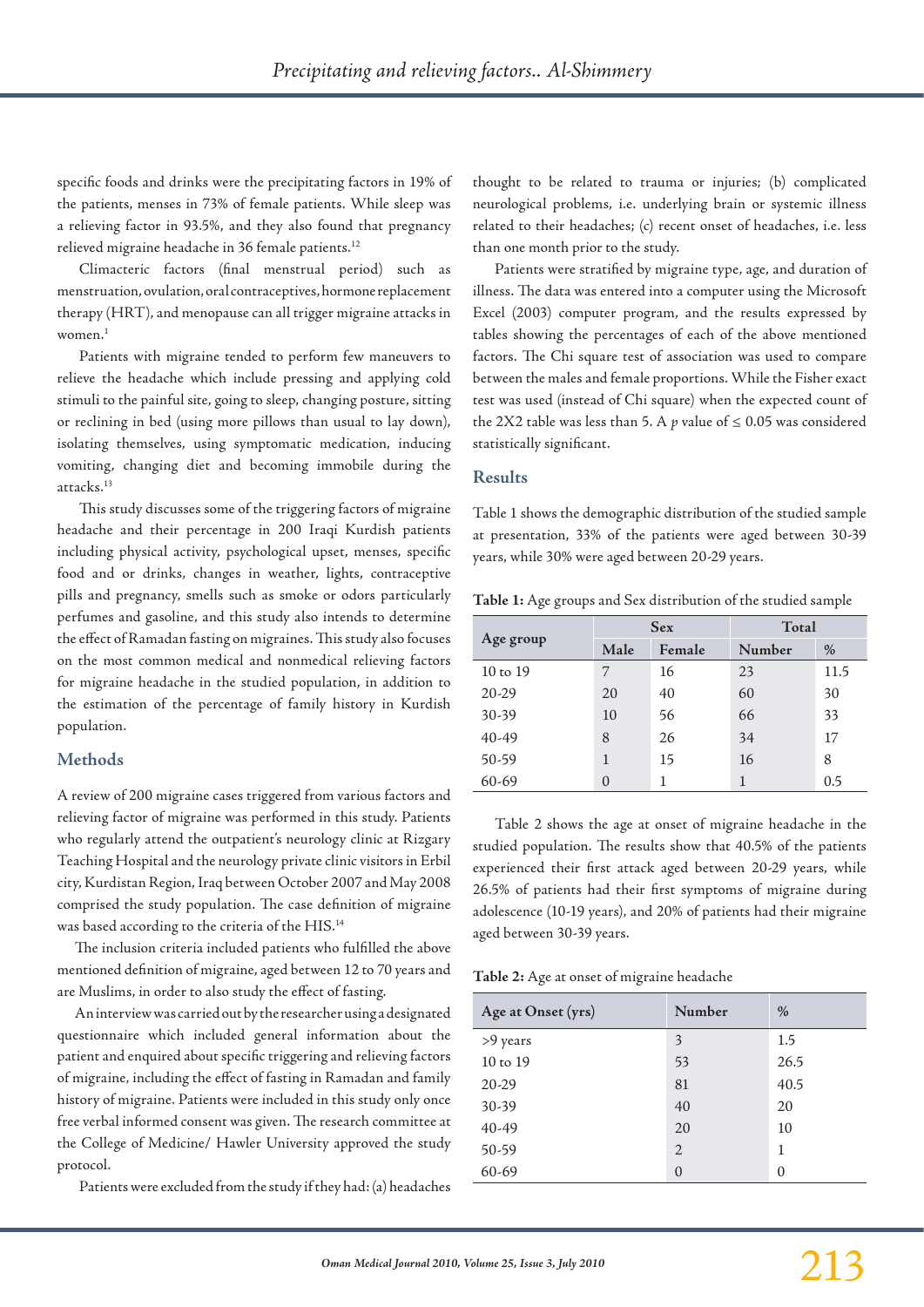Table 3 shows different triggering factors reported by the 200 migraine patients. Stress or psychological upset were the commonest triggering factors (80%), followed by physical activity (68%), change in whether (65.5%), relation to fasting (65%), smells such as smoke or odors (56.5%), menses in women (50%) in addition women using contraceptive pills also had more migraine attacks (10%), other factors such as lights (40%) which can also be an exaggerating factor for already present headaches. All are important factors that can establish the diagnosis of migraine, and avoidance of such factors is part of migraine management. However, the results found no significant association between any of these triggering factors with regards to sex difference.

| Precipitating factors         | Male       | Female     | Number | % From total | $\boldsymbol{v}$ |
|-------------------------------|------------|------------|--------|--------------|------------------|
| Physical activity             | 24 (52%)   | 112(72%)   | 136    | 68           | 0.011            |
| Psychological upset           | 33 (71%)   | 127(82%)   | 160    | 80           | 0.137            |
| Menses                        |            | 92(58%)    | 92     | 58           |                  |
| Sounds                        | 38(82.5%)  | 122(79%)   | 160    | 80           | 0.614            |
| Specific food or drink        | 2(4.3%)    | $6(3.9\%)$ | 8      | 4            | 0.770            |
| Changes in weather            | 29(63%)    | 102(66%)   | 131    | 65.5         | 0.689            |
| Light                         | 20(43.5%)  | 72(46.7%)  | 92     | 46           | 0.695            |
| Contraceptive pills           |            | 15(10%)    | 15     | 10           |                  |
| Smells                        | 23 (50%)   | 90(58%)    | 113    | 56.5         | 0.380            |
| Relation to Ramadan & fasting | 28(61%)    | 102 (66%)  | 130    | 65           | 0.503            |
| None                          | $2(4.4\%)$ | $1(0.6\%)$ | 3      | 1.5          | $0.132*$         |

|  |  |  | Table 3: Precipitating or triggering factors of migraine in the studied sample |
|--|--|--|--------------------------------------------------------------------------------|
|  |  |  |                                                                                |

\* Fisher exact test was used.

Table 4 shows the percentage of different triggering factors of migraine in relation to age. Increase in physical activity and psychological upset as precipitating factors showed similar results in different age groups, while menses precipitating migraine attacks was more prone in patients between 30-49 years and was reported by older women as a previous trigger before menopause. Sounds, lights, changes in weather, smells such as smoke and perfumes were triggers affecting all age groups. Specific food and drinks were uncommon triggers in the studied population. Hence, fasting during Ramadan and other days of the year was a trigger which was equally presented in all age groups.

**Table 4:** Precipitating factors in relation to age

| Precipitating factors         | $10-19$ | $20-29$    | 30-39      | 40-49   | $50-59$ | 60-69      | Total |
|-------------------------------|---------|------------|------------|---------|---------|------------|-------|
| Physical activity             | 17(73%) | 35(58%)    | 45(68%)    | 27(79%) | 11(69%) | $1(100\%)$ | 136   |
| Psychological upset           | 14(60%) | 46(77%)    | 55(83%)    | 33(97%) | 11(69%) | $1(100\%)$ | 160   |
| Menses                        | 4(17%)  | 21(35%)    | 42(63%)    | 20(59%) | 5(31%)  | $1(100\%)$ | 92    |
| Sounds                        | 12(52%) | 51(85%)    | 56(85%)    | 28(82%) | 12(75%) | $1(100\%)$ | 160   |
| Specific food or drink        | 1(4%)   |            | 4(6%)      | 3(9%)   |         |            | 8     |
| Changes in weather            | 14(60%) | 39(65%)    | 44(67%)    | 22(65%) | 12(75%) |            | 131   |
| Light                         | I7(73%) | 23(38%)    | 29(44%)    | 18(52%) | 6(38%)  |            | 92    |
| Contraceptive pills           |         | $4(6.6\%)$ | $6(9.1\%)$ | 4(12%)  | 1(6%)   |            | 15    |
| Smells                        | 15(65%) | 37(62%)    | 29(44%)    | 21(62%) | 11(69%) |            | 113   |
| Relation to Ramadan & fasting | 13(57%) | 33(55%)    | 51(77%)    | 23(68%) | 9(56%)  | $1(100\%)$ | 130   |
| None                          |         | $1(1.6\%)$ | $1(1.5\%)$ | 1(3%)   |         |            | 3     |

Table 5 shows the frequently medical and non-medical relieving factors of migraine in this study, where NSAIDs were the commonest migraine headache relieving factors (50%) in the studied population, followed by sleep (45.5%), vomiting (30%) and pregnancy in women (11.5%). On the other hand, a few patients (12.5%) reported that the migraine disappeared without any remedy but this is mostly reflective of early migraine headache attacks. There was no significant association between males and females in terms of the relieving factors of migraine headache.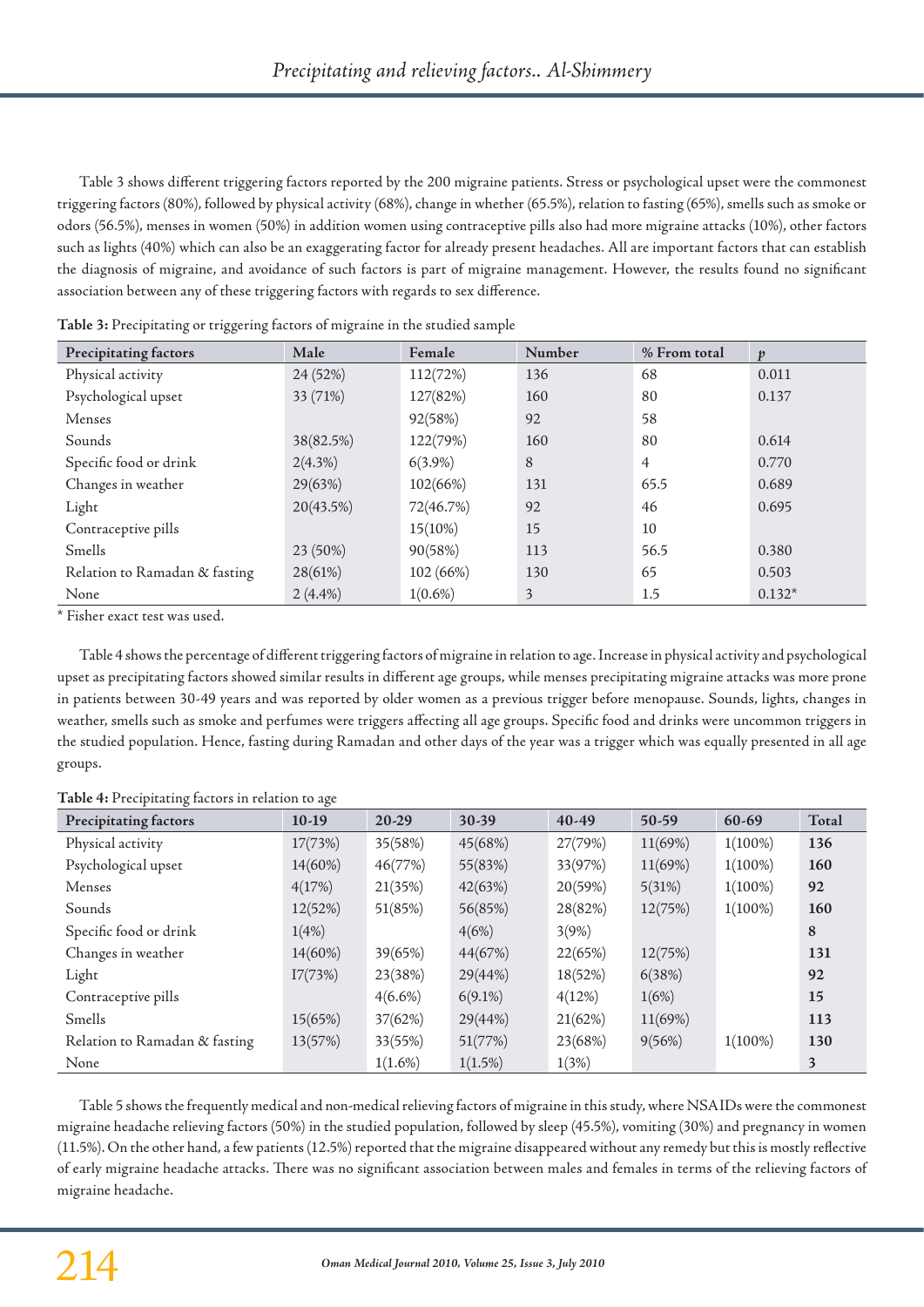| <b>Relieving factors</b> | Male       | Female     | Number | $\%$ | $\boldsymbol{v}$ |
|--------------------------|------------|------------|--------|------|------------------|
| Sleep                    | 24 (52%)   | 67 (43%)   | 91     | 45.5 | 0.265            |
| <b>NSAID</b>             | 24 (52%)   | 76 (49%)   | 100    | 50   | 0.679            |
| Rest                     | $1(2.2\%)$ | $2(1.2\%)$ | 3      | 1.5  | $0.545*$         |
| Pregnancy                |            | 23(15%)    | 23     | 11.5 |                  |
| Vomiting                 | 10(22%)    | 50(32.5%)  | 60     | 30   | 0.163            |
| None                     | 6(13%)     | 19(12.3%)  | 25     | 12.5 | 0.898            |

**Table 5:** Relieving factors of migraine

\* Fisher exact test was used.

Table 6 shows that 61% of the studied population had positive family history of migraine, while 32.5% of them reported maternal history of migraine, and 19% reported paternal history. While 6.5% of the patients reported of family history of migraines from both mother and father.

**Table 6:** Family history of migraine

| Relation to patient | $\rm No$ | $\frac{0}{0}$ |
|---------------------|----------|---------------|
| Mother              | 65       | 32.5%         |
| Father              | 38       | 19%           |
| Mother and father   | 13       | 6.5%          |
| <b>Brother</b>      | 3        | 1.5%          |
| Sister              | 3        | 1.5%          |
| No family history   | 78       | 39%           |

#### **Discussion**

This study attempted to register the most common triggering factors of headache attacks in 200 migraine Iraqi Kurdish patients, the results showed that most patients exhibited multiple triggering and relieving factors for their headache attacks, and since all the studied group were Muslims the questioner included the effect of fasting during the holy month of Ramadan and other days of the year.

The patients sample included 200 patients, 77% were females and 23% were males. Initially, this was not an epidemiological study to examine sex prevalence in migraine patients but still migraine usually affects approximately 15% of women and only 6% of men.1

Psychological upset and emotional stress such as depression, anxiety, anger were the commonest triggering factors (80%) in this study, many other studies have reported similar findings.<sup>3,6,10,11,12</sup> While physical activity and hard work were reported by 68% of patients as one of the triggering factors of migraine attacks. Similar results have been reported by Khalid et al. in his study in which he described the clinical features of migraine in 200 Iraqi patients

(82%).12 However, this finding is contradictory to the findings of Ierusalimschy and Fukui et al.who described that 20% and 13% of their studied samples respectively relates their migraine attacks to physical activity.3,6

Many evidence suggests that there is a relation between migraine and the female sex hormones and these may be indicated by the fact that women with migraine outnumber men by at least a 2:1 ratio and many of patients' attacks started at menarche and throughout the period of menses.<sup>15</sup> Menses and related hormonal disturbances was a triggering factors for migraine attacks in 58% of women in the studied population, most commonly reported by women at aged between 30-49 years, nearly the same has been reported by Fukui and to a less extent by Ierusalimschy.6 However, Khalid et al. reported higher proportion (73%). It may be worth considering that some women are shy to mention such facts during the interview and this is part of the social background, particularly when they are accompanied by their fathers or brothers during the interview.3

Contraceptive pills were reported by 10% of women in the current study as a triggering factor for migraine attacks, this fact is strongly affected by the social background in different populations, since few women are using pills in these societies because of the concept of having large families or using other easier modes of contraception.

Loud sounds were one of the commonly mentioned triggering factors for migraine attacks, especially when the patients walk amongst crowds or at parties, it is also one of aggravating factors for headache intensity and patients usually avoid hearing sounds during the attacks.<sup>1</sup> 80% of the sample reported that loud sounds triggered their migraine attacks, it was reported in nearly the same proportions in all age groups and in both males and females, however to a lesser extent in the younger group who reported that loud sounds was unlikely to trigger migraine.

Change in weather to extreme cold or worm was also reported by 65.5% of the patients as a trigger of migraine attacks and was presented equally between males and females, but was reported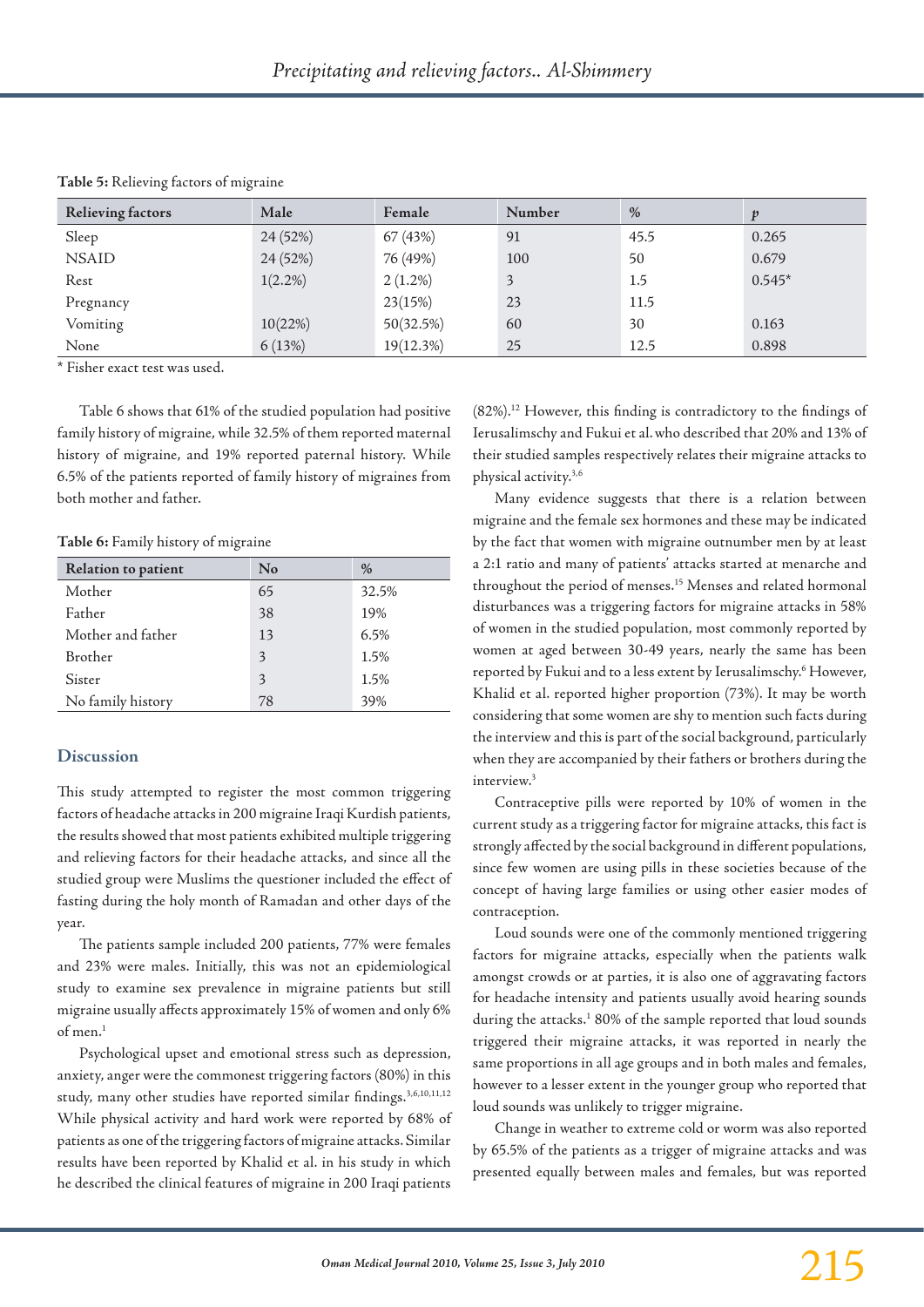more frequently in the older age group, (Table 4). However, fewer cases have been reported by Ierusalimschy and Robbins, 47% and 43% respectively.3,11 A significant association between changes in weather and migraine has been reported by Zivadinov et al. (OR 1.75, 95% CI 1.27, 2.41) in their studied sample, the reason for the higher percentage in the current study could be attributed to the fact that Iraq is a tropical country having changeable extreme climates.10

Smells such as perfumes, smoke, and different odors were reported as triggering factors for migraine attacks in 56.5% of the studied population, but most commonly in females than males, however the difference was not statistically significant, and similar values were expressed in all age groups, (Tables 3,4). Weather changes, smells, and lights can be differentiating triggering factors for migraine from tension headache type.<sup>5</sup> Fukui et al. reported that 34% of his patients' migraine attacks were triggered by smells.<sup>6</sup> Specific foods and drinks were not commonly reported as triggering factors for migraine in the studied sample (4%). However, controlled trials suggest that alcohol (particularly red wine) and caffeine withdrawal are the most important nutritional precipitating factors of migraine.<sup>1,2,3</sup> In fact, alcohol and red wine are not commonly consumed by Kurdish population and especially women. The importance of chocolate and cheese has been doubted as triggers for migraine attacks and there is no scientific evidence that they precipitate migraine attacks.<sup>2</sup>

Migraine attacks have been thought to be increased during the fasting in the holy month of Ramadan by 65% of patients, and there is a lot of evidence to suggest that missing meals, dehydration and caffeine withdrawal would precipitate migraine attacks especially in the first few days of fasting and sometimes throughout the month of Ramadan in severe migraine patients. This renders some patients to stop fasting for the whole month, this fact has been proven by others studies in different populations.<sup>1,2,3,6,8,9,11</sup>

Sensitivity to light was described by 46% of the patients, most commonly mentioned by very young patients (73%), and distributed nearly equally between the two sexes. Similar results have also been reported in other studies.<sup>1,5,11</sup>

15% of female patients in the studied sample reported that when they are pregnant they get relief from migraine attacks, in fact the fluctuation of estrogen levels at menarche, menstruation, pregnancy, and menopause may increase or change the prevalence of migraine attacks in women. The sustained high estrogen levels during pregnancy frequently result in headache relief.<sup>1,12,16</sup>

Sleep and NSAIDs were reported terminate migraine attacks by both males and females in the studied sample (50%). Sleep has been described by many authors as a relieving factor for migraine attacks. However, excess sleep or sleep deprivation are thought to initiate migraine attacks.<sup>1,12,13,17</sup>

The aspect of family history of migraine in the Kurdish population has not been previously explored. This factor was elaborated in the current studied population. The results showed that 61% of patients had clear family history of migraines; maternal root of inheritance was the commonest (32.5%), while paternal family history was described by 19% of the patients. Ottman et al. reported that family history was not commonly reported in interviews for migraine.18 A sevenfold increase in risk of having migraine in adolescents with positive family history has been reported by Charles et al.<sup>19</sup> While Qureshi showed that 70% of pediatric migraine has familial origin.20

# **Conclusion**

Overall, migraines in the Kurdish population did not present major differences in terms of the causes and relief modes compared to other populations, however the results showed that migraines were related to excess physical activity and family history, this can be most likely attributed to high consanguineous marriages in this population.

## **Acknowledgements**

The author reported no conflict of interest and no funding was received on this work.

### **References**

- 1. Raskin NH. Headache. In: Kasper DL, Braunwald E, Fauci A,Hauser S, Longo D, Jameson JL, editors. Harrison's Principles of Internal Medicine. 17th ed. New York (NY): McGraw-Hill 2008 CD.
- 2. Holzhammer J, Wöber C. [Alimentary trigger factors that provoke migraine and tension-type headache]. Schmerz 2006 Apr;20(2):151-159.
- 3. Ierusalimschy R, Moreira Filho PF. [Precipitating factors of migraine attacks in patients with migraine without aura]. Arq Neuropsiquiatr 2002 Sep;60(3-A):609-613.
- 4. Yara Dadalti Fragoso; Regina Carvalho; Fernanda Ferrero; Darcya Maria Lourenço; Erica Regina Paulino, Crying as a precipitating factor for migraine and tension-type headache. 2003;121(1):31-33.
- 5. Spierings EL, Ranke AH, Honkoop PC. Precipitating and aggravating factors of migraine versus tension-type headache. Headache 2001 Jun;41(6):554-558.
- 6. Fukui PT, Gonçalves TR, Strabelli CG, Lucchino NM, Matos FC, Santos JP, et al. Trigger factors in migraine patients. Arq Neuropsiquiatr 2008 Sep;66(3A):494-499.
- 7. Chew NK, Tan CT, Chong HT, Chan YH, Chong KR, Lam H, et al. Ramadan headache. Neurol J Southeast Asia 2001;6:13-17.
- 8. Awada A, al Jumah M. The first-of-Ramadan headache. Headache 1999 Jul-Aug;39(7):490-493.
- 9. Bener A, Azhar A, Bessisso M. Do fasting and life style eating habits in Ramadan affect headache? Nutr Food Sci 2007;37(6):427-433.
- 10. Zivadinov R, Willheim K, Sepic-Grahovac D, Jurjevic A, Bucuk M, Brnabic-Razmilic O, et al. Migraine and tension-type headache in Croatia: a populationbased survey of precipitating factors. Cephalalgia 2003 Jun;23(5):336-343.
- 11. Robbins L. Precipitating factors in migraine: a retrospective review of 494 patients. Headache 1994 Apr;34(4):214-216.